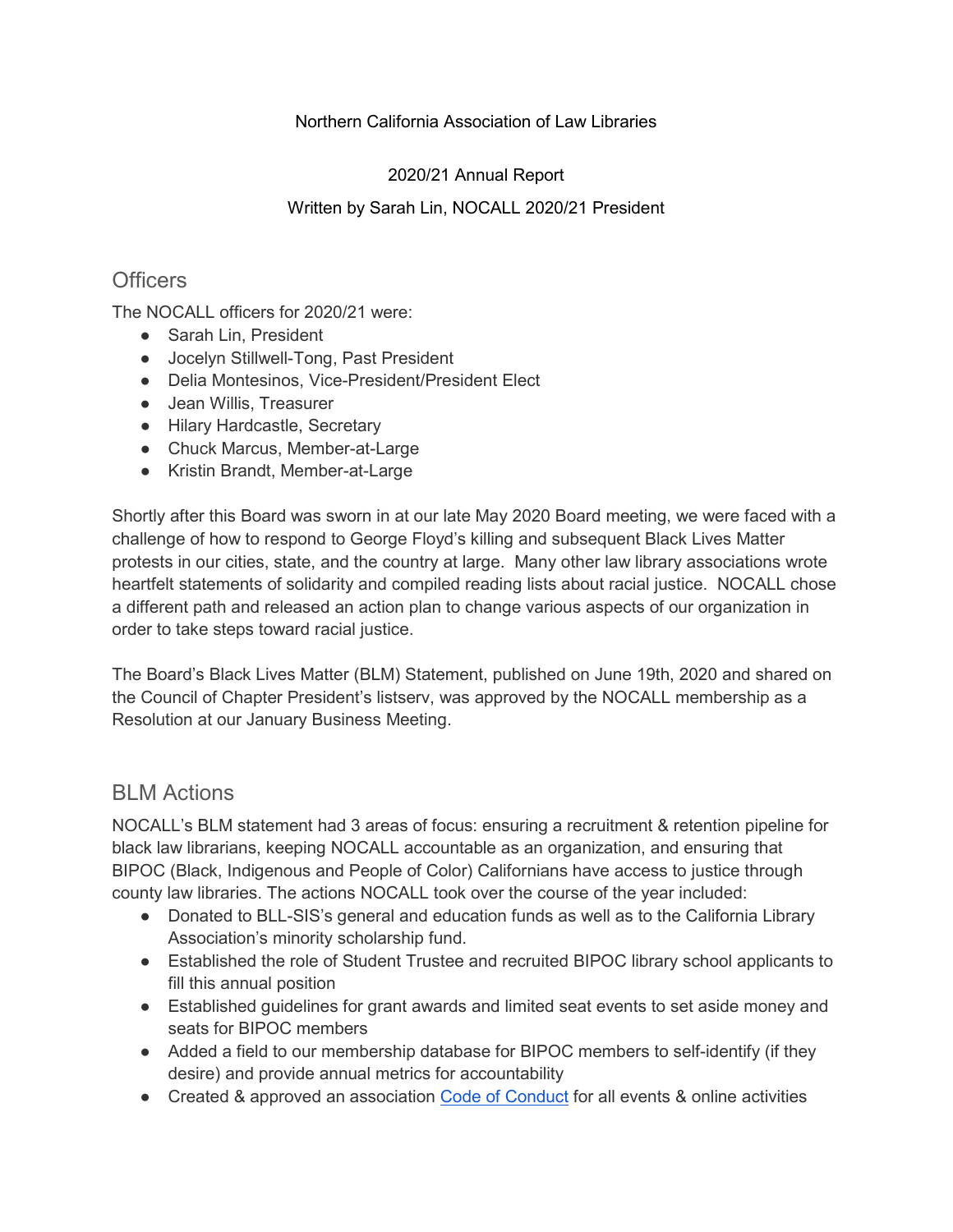- Actively solicit BIPOC speakers for events
- Paid for anti-bias training for the membership, so members could attend at no cost
- Created an Access to Legal Information Committee to advocate on NOCALL's behalf for state legislation benefiting our county libraries, with a representative from from the Council of California County Law Libraries to share information between our organizations

# Committee Activities

Additionally, our various committees were very active over the course of the year.

- Academic Relations
	- We worked with the Executive Board on outreach, interviews and selection of the Student Trustee.
	- Continued outreach to SJSU and other MLIS students.
	- Communication with students who applied for Student Trustee position about career planning and attendance at NOCALL events.
	- Planning for outreach/educational virtual event on the different types of law librarian positions.
- Access to Legal Information
	- $\circ$  Established possible ways to connect with county law libraries to learn what their needs are; and brainstormed current areas of lack of access to legal information.
	- Ran a letter-writing campaign in support of budget appropriations for county law libraries, in which drafted letter for board to send to 32 Senators and Assembly Members, the Governor; and the Executive Secretary; provided a template letter and solicited NOCALL members to send their own letters
- Awards
	- 2021 Award for Professional Achievement to member Julie Horst
	- 2021 Advocacy Award to Patrick Sweeney (EveryLibrary) and David Holt (member) for the 2018 Spring Institute on Advocacy.
- Constitution & Bylaws
	- Drafted for Executive Board review and adoption of a resolution on the Black Lives Matter movement, BIPOC members of NOCALL and the profession, and Access to Justice in California County Law Libraries.
- Education
	- The Education Committee responded to the need for remote programming through several programs. We wanted to focus on current issues such as antibias and Covid response, to facilitate sharing and discussion. The Anti-Bias Training provided tools that librarians can use to recognize and address unconscious bias in library systems as well as scholarly research. Next, a Vanderbilt Law Librarian discussed how their library reconfigured services and adapted to the pandemic and two law firm librarians also discussed their firms response to the increased client needs during the pandemic. Finally, we facilitated a roundtable discussion on Covid-19 lessons learned by law libraries at a lunch and learn session.
- **Grants** 
	- Two grants were awarded during the year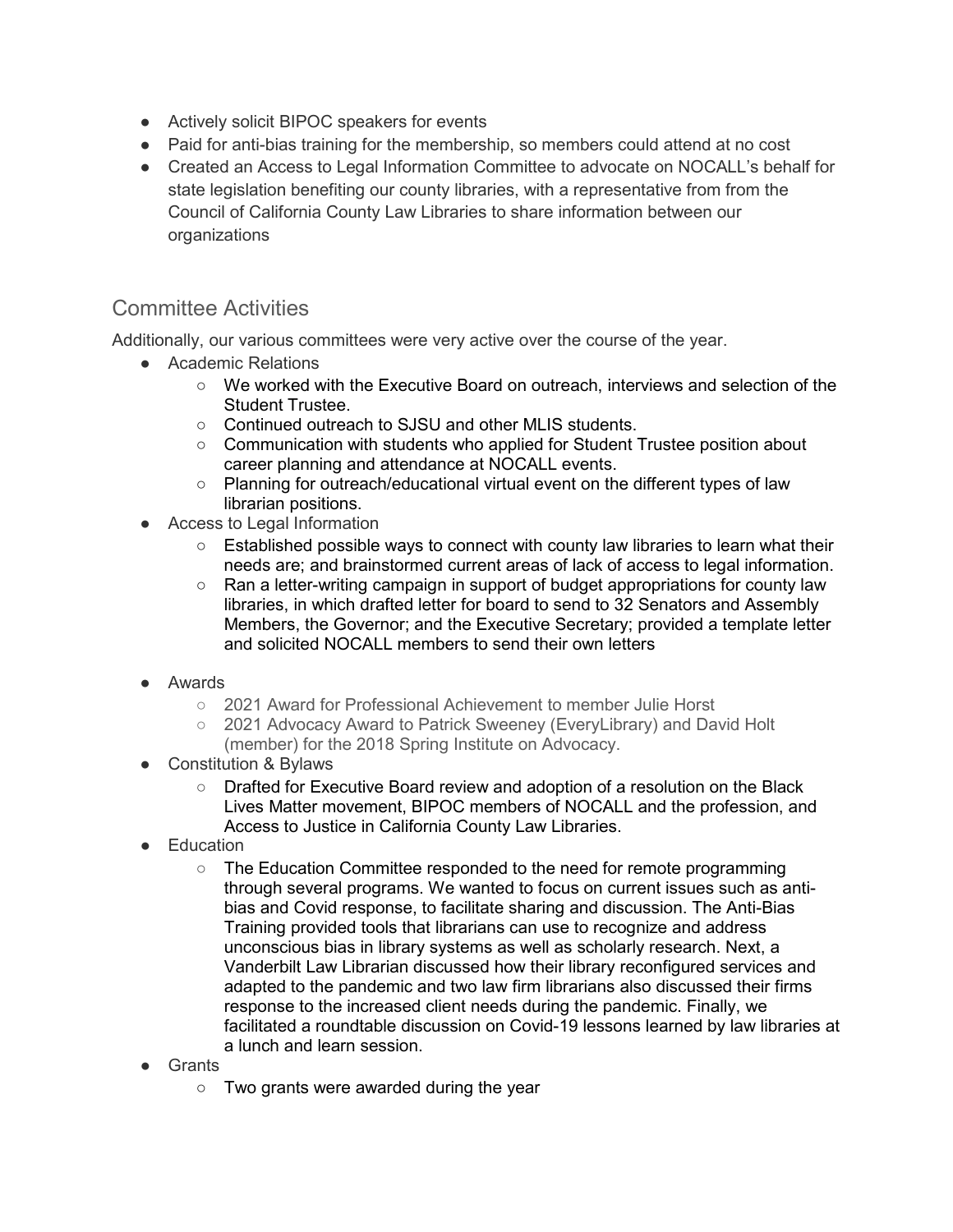- New guidelines/criteria established on awarding grants with focus towards diversity.
- Updated Grants form to include Persons of Color / diversity check box to be considered for funds specifically retained for minority members.
- Earmarking 50% grant funds towards Persons of Color / diversity
- Grants will be separated by category: 1) for registration-only 2) travel/hotel-only
- Monthly notices via list-serve to NOCALL members there are grant funds available
- Rotation of duties (quarterly) amongst the Grants Committee regarding the monthly notices.
- Membership
	- Kept Wild Apricot running smoothly during membership renewal period through communication with members, bundle administrators, and the NOCALL Board. Assisted with implementing the NOCALL Board's Statement on Black Lives Matter, by making changes to the membership website so that members could voluntarily opt-in to being identified as a Person of Color in the NOCALL Directory. Troubleshot issues with new member applications, renewals, and invoices. Assisted Board and Committees as needed (e.g., preparing membership lists and data).
- Memorials
	- The Memorials Committee gathered memories of Todd Bennett, which were published in the September/October issue of NOCALL News. NOCALL made a donation in Todd's honor to the National AIDS Memorial Grove at Golden Gate Park.
- **Networking** 
	- Virtual happy hours: May 28, 2020 (Scavenger Hunt); July 16, 2020 (Throwback Thursday); September 24, 2020 (Talk Like a Pirate Day); October 22, 2020 (Halloween/Loyd Auerbach ghost stories); March 25, 2021 (One Year Zoomaversary)
	- Virtual NOCALL holiday trivia happy hour on Dec 18, 2020 (donated \$700 to various local charities with assistance from Lexis)
- Newsletter
	- The Newsletter Committee published five issues of the [NOCALL News.](https://nocall.org/publicationsresources/news/nocall-news-archives/)
- Placement
	- The Covid-19 Pandemic has decreased our requests for job postings dramatically. For this fiscal year, we have posted 30 positions on our website and listserv May 1, 2020 through May 3, 2021.
- **Spring Institute** 
	- Organized the 2021 Spring Institute as a virtual event comprising three days of educational sessions and one day of vendor demonstrations.
- Technology
	- We have continued to lower administrative technology costs for NOCALL. We are currently spending around \$10 a month for the website and \$90 for Wild Apricot. This is a significant reduction in costs compared with our previous vendors.
- Website